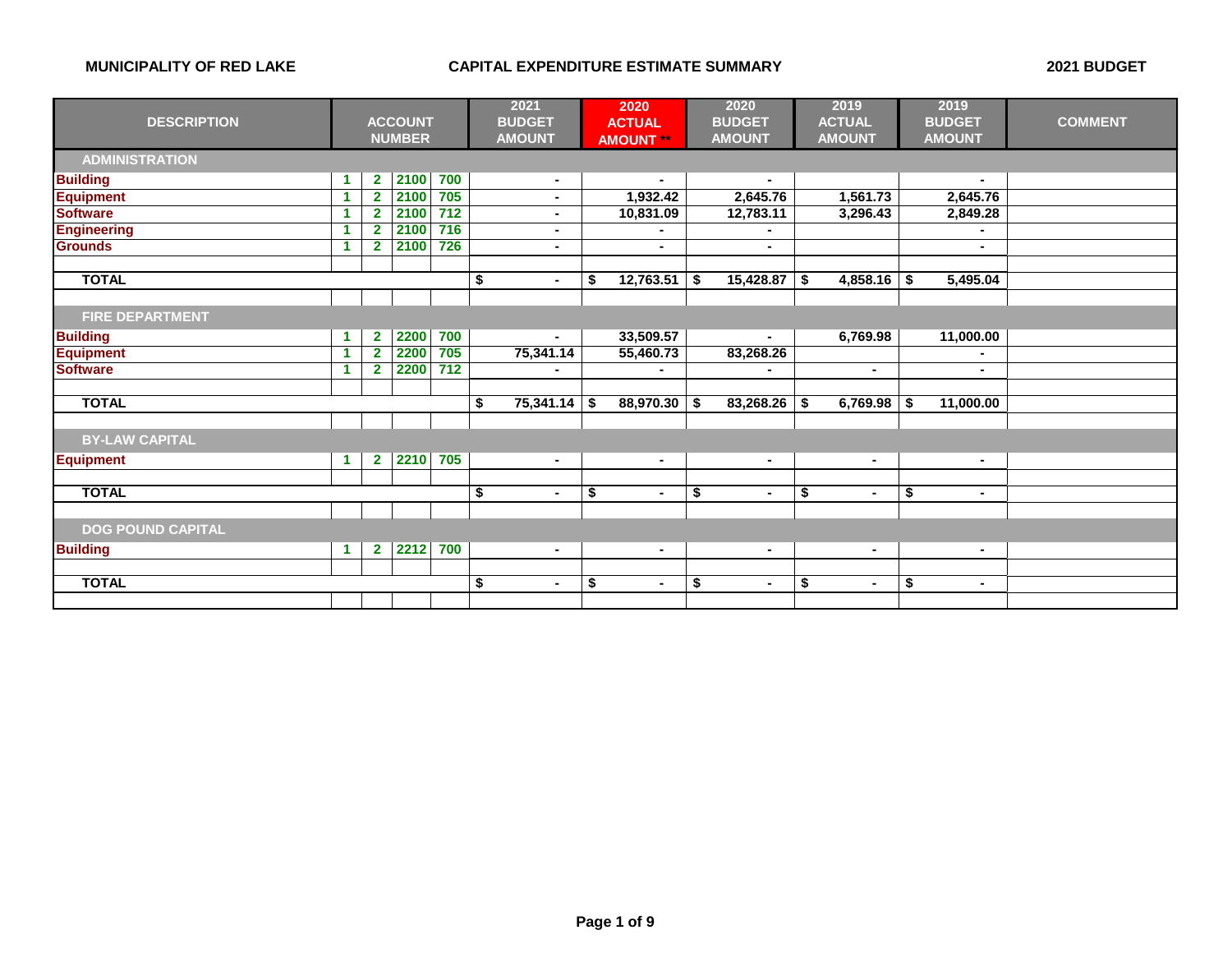|                                   |                      |                         |                |       | 2021                 |    | 2020             |    | 2020           |    | 2019           |    | 2019           |                |
|-----------------------------------|----------------------|-------------------------|----------------|-------|----------------------|----|------------------|----|----------------|----|----------------|----|----------------|----------------|
| <b>DESCRIPTION</b>                |                      |                         | <b>ACCOUNT</b> |       | <b>BUDGET</b>        |    | <b>ACTUAL</b>    |    | <b>BUDGET</b>  |    | <b>ACTUAL</b>  |    | <b>BUDGET</b>  | <b>COMMENT</b> |
|                                   |                      |                         | <b>NUMBER</b>  |       | <b>AMOUNT</b>        |    | <b>AMOUNT **</b> |    | <b>AMOUNT</b>  |    | <b>AMOUNT</b>  |    | <b>AMOUNT</b>  |                |
| <b>PUBLIC WORKS</b>               |                      |                         |                |       |                      |    |                  |    |                |    |                |    |                |                |
| <b>Building</b>                   | -1                   | $\mathbf{2}$            | 2300           | 700   | 3,561.60             |    | 6,054.18         |    | 8,930.20       |    | 9,082.87       |    | 10,684.80      |                |
| <b>General Requirements</b>       | 1                    | $\overline{\mathbf{2}}$ | 2300           | 701   | 90,566.40            |    |                  |    |                |    |                |    |                |                |
| <b>Street Lighting</b>            | 1                    | $\overline{2}$          | 2300           | 703   |                      |    | $\blacksquare$   |    |                |    | $\blacksquare$ |    |                |                |
| <b>Equipment</b>                  | 1                    | $\overline{2}$          | 2300           | 705   | 8,140.80             |    | 525,630.35       |    | 377,593.71     |    | 117,278.18     |    | 133,055.27     |                |
| <b>Streetscaping</b>              | $\blacktriangleleft$ | $\overline{\mathbf{2}}$ | 2300           | 706   |                      |    |                  |    | 9,158.40       |    |                |    | 9,158.40       |                |
| <b>Sewage</b>                     | -1                   | $\overline{2}$          | 2300           | 707   |                      |    |                  |    |                |    |                |    |                |                |
| <b>Sidewalks</b>                  | $\blacktriangleleft$ | $\overline{2}$          | 2300           | 709   | 76,320.00            |    | $\blacksquare$   |    | 76,320.00      |    | 54,012.53      |    | 54,950.40      |                |
| <b>Signage</b>                    | 1                    | $\overline{2}$          | 2300           | 710   |                      |    | $\blacksquare$   |    |                |    |                |    |                |                |
| <b>Culverts</b>                   | 1                    | $\overline{\mathbf{2}}$ | 2300           | 711   | $\blacksquare$       |    | $\blacksquare$   |    |                |    | $\blacksquare$ |    |                |                |
| <b>Software</b>                   | 1                    | $\overline{2}$          | 2300           | $712$ | $\blacksquare$       |    | $\blacksquare$   |    | 407.04         |    | $\blacksquare$ |    | 356.16         |                |
| <b>Property Development</b>       | 1                    | $\overline{\mathbf{2}}$ | 2300           | 716   |                      |    |                  |    |                |    |                |    |                |                |
| <b>Grounds</b>                    | $\blacktriangleleft$ | $\overline{\mathbf{2}}$ | 2300           | 720   | 248,471.46           |    | 20,352.00        |    | 20,352.00      |    | 267,289.40     |    | 228,960.00     |                |
| <b>Fencing</b>                    | $\blacktriangleleft$ | $\overline{\mathbf{2}}$ | 2300           | 722   | 5,088.00             |    |                  |    |                |    |                |    |                |                |
| <b>Line Painting</b>              | $\blacktriangleleft$ | $\overline{2}$          | 2300           | 723   | 6,614.40             |    |                  |    | 5,088.00       |    | $\blacksquare$ |    | 6,614.40       |                |
| <b>Streetscan</b>                 | -1                   | $\overline{2}$          | 2300           | 730   |                      |    | 102,884.04       |    | 210,134.40     |    | ٠              |    |                |                |
|                                   |                      |                         |                |       |                      |    |                  |    |                |    |                |    |                |                |
| <b>TOTAL</b>                      |                      |                         |                |       | \$<br>438,762.66     | S  | 654,920.57       | S  | 707,983.75     |    | 447,662.98     | S. | 443,779.43     |                |
|                                   |                      |                         |                |       |                      |    |                  |    |                |    |                |    |                |                |
| <b>FERRY CAPITAL</b>              |                      |                         |                |       |                      |    |                  |    |                |    |                |    |                |                |
| <b>Equipment</b>                  | 1                    | $\mathbf{2}$            | 2350           | 705   | 10,176.00            |    | 9,658.58         |    | 10,176.00      |    | 25,962.03      |    | 51,175.10      |                |
|                                   |                      |                         |                |       |                      |    |                  |    |                |    |                |    |                |                |
| <b>TOTAL</b>                      |                      |                         |                |       | \$<br>10,176.00      | \$ | 9,658.58         | \$ | 10,176.00      | -S | 25,962.03      | \$ | 51,175.10      |                |
|                                   |                      |                         |                |       |                      |    |                  |    |                |    |                |    |                |                |
| <b>INFRASTRUCTURE DEVELOPMENT</b> |                      |                         |                |       |                      |    |                  |    |                |    |                |    |                |                |
| <b>Equipment</b>                  | 1                    | $\mathbf{2}$            | 2355           | 705   | $\sim$               |    | $\blacksquare$   |    | 8,140.80       |    | $\sim$         |    | $\sim$         |                |
|                                   |                      |                         |                |       |                      |    |                  |    |                |    |                |    |                |                |
| <b>TOTAL</b>                      |                      |                         |                |       | \$<br>$\blacksquare$ | \$ | $\blacksquare$   | S  | $8,140.80$ \$  |    | $\blacksquare$ | \$ | $\blacksquare$ |                |
|                                   |                      |                         |                |       |                      |    |                  |    |                |    |                |    |                |                |
| <b>STREET LIGHTING</b>            |                      |                         |                |       |                      |    |                  |    |                |    |                |    |                |                |
| <b>Equipment</b>                  | 1                    | $\mathbf{2}$            | 2373           | 705   | $\blacksquare$       |    | $\blacksquare$   |    | $\blacksquare$ |    | $\blacksquare$ |    | $\sim$         |                |
|                                   |                      |                         |                |       |                      |    |                  |    |                |    |                |    |                |                |
| <b>TOTAL</b>                      |                      |                         |                |       | \$<br>$\blacksquare$ | \$ | $\blacksquare$   | \$ | $\blacksquare$ | \$ | $\blacksquare$ | \$ | $\sim$         |                |
|                                   |                      |                         |                |       |                      |    |                  |    |                |    |                |    |                |                |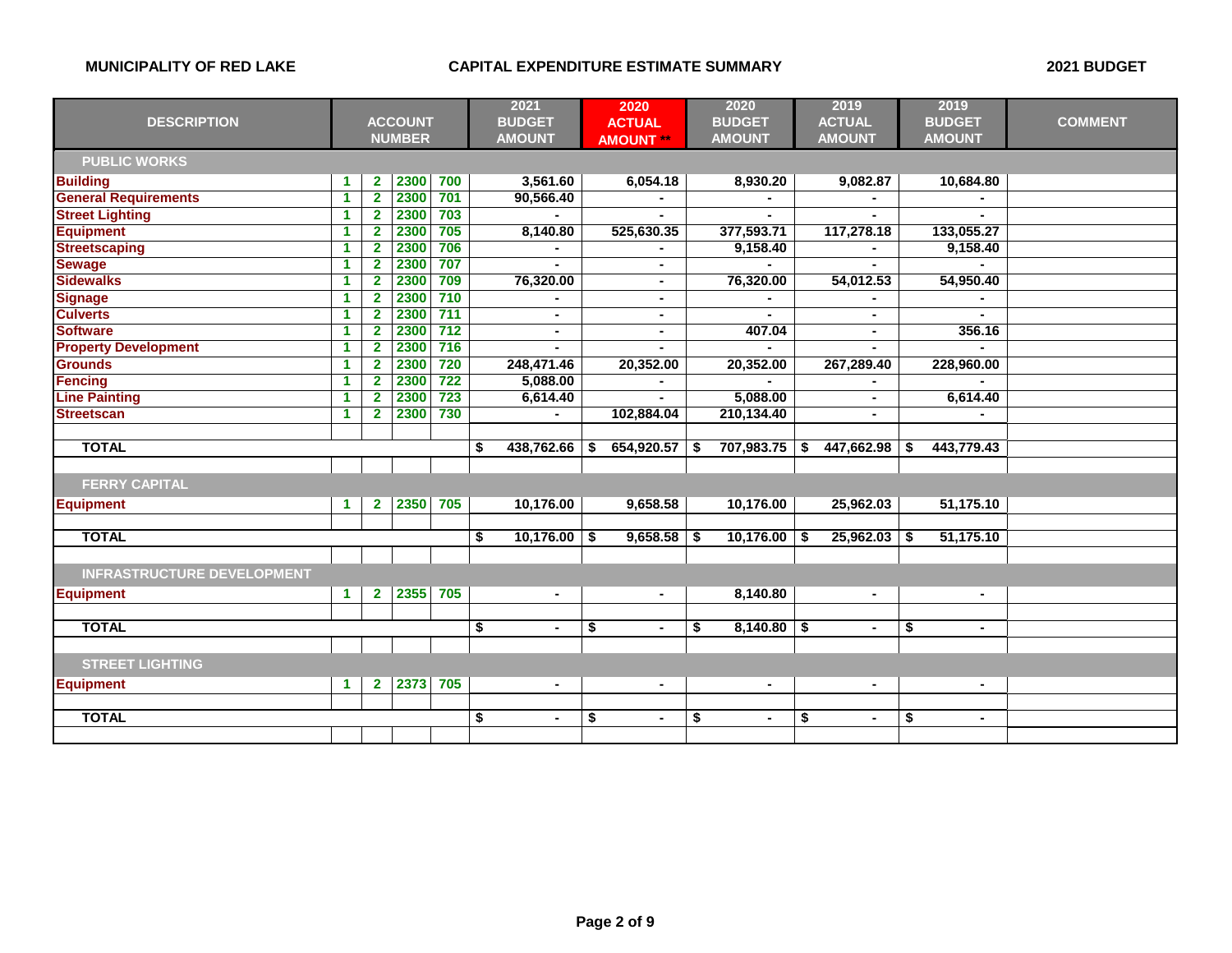|                                         |                      |                |                |       | 2021                 | 2020                 |    | 2020           |    | 2019           | 2019                 |                |
|-----------------------------------------|----------------------|----------------|----------------|-------|----------------------|----------------------|----|----------------|----|----------------|----------------------|----------------|
| <b>DESCRIPTION</b>                      |                      |                | <b>ACCOUNT</b> |       | <b>BUDGET</b>        | <b>ACTUAL</b>        |    | <b>BUDGET</b>  |    | <b>ACTUAL</b>  | <b>BUDGET</b>        | <b>COMMENT</b> |
|                                         |                      |                | <b>NUMBER</b>  |       | <b>AMOUNT</b>        | <b>AMOUNT **</b>     |    | <b>AMOUNT</b>  |    | <b>AMOUNT</b>  | <b>AMOUNT</b>        |                |
| <b>ICIP RURAL NORTHERN STREAM</b>       |                      |                |                |       |                      |                      |    |                |    |                |                      |                |
| <b>Equipment</b>                        | -1                   | $\overline{2}$ | 2370           | 705   | 4,455,309.57         | 66,870.90            |    | 25,440.00      |    |                |                      |                |
| <b>Roads</b>                            | $\blacktriangleleft$ | $\overline{2}$ | 2370           | 706   |                      | 784,274.19           |    | 1,239,910.87   |    | $\blacksquare$ | $\blacksquare$       |                |
| <b>Sidewalks</b>                        | $\blacktriangleleft$ | $\overline{2}$ | 2370           | 709   | $\blacksquare$       | 379,006.52           |    | 1,112,897.86   |    | $\sim$         | $\blacksquare$       |                |
| <b>Storm Sewers</b>                     | $\blacktriangleleft$ | $\mathbf{2}$   | 2370           | $711$ | $\blacksquare$       | 273,576.66           |    | 380,723.34     |    | $\sim$         | $\blacksquare$       |                |
| <b>Engineering</b>                      | -1                   | $\overline{2}$ | 2370           | 715   | $\blacksquare$       | 32,793.08            |    | 118,403.64     |    |                | $\blacksquare$       |                |
|                                         |                      |                |                |       |                      |                      |    |                |    |                |                      |                |
| <b>TOTAL</b>                            |                      |                |                |       | 4,455,309.57<br>s.   | \$1,536,521.35       |    | \$2,877,375.71 | \$ | $\blacksquare$ | \$<br>$\blacksquare$ |                |
|                                         |                      |                |                |       |                      |                      |    |                |    |                |                      |                |
| HIGHWAY 618                             |                      |                |                |       |                      |                      |    |                |    |                |                      |                |
| <b>General Requirements</b>             | -1                   | $\mathbf{2}$   | 2379           | 701   |                      | $\blacksquare$       |    |                |    |                |                      |                |
| <b>Sidewalks</b>                        | $\blacktriangleleft$ | $\mathbf{2}$   | 2379           | 709   | 27,475.20            | ä,                   |    | 27,475.20      |    | 10,188.24      | 75,326.88            |                |
| <b>Property Development</b>             | $\blacktriangleleft$ | $\overline{2}$ | 2379           | 716   |                      | $\blacksquare$       |    |                |    |                |                      |                |
| <b>Hydrants</b>                         | $\blacktriangleleft$ | $\mathbf{2}$   | 2379           | 725   | $\blacksquare$       | $\blacksquare$       |    | $\blacksquare$ |    | $\blacksquare$ | $\blacksquare$       |                |
|                                         |                      |                |                |       |                      |                      |    |                |    |                |                      |                |
| <b>TOTAL</b>                            |                      |                |                |       | 27,475.20<br>\$      | \$<br>$\blacksquare$ | \$ | 27,475.20      | \$ | 10,188.24      | \$<br>75,326.88      |                |
|                                         |                      |                |                |       |                      |                      |    |                |    |                |                      |                |
| <b>HOWEY ST./GOLDSHORE RD./PATRICIA</b> |                      |                |                |       |                      |                      |    |                |    |                |                      |                |
| <b>Roads</b>                            | -1                   | $\overline{2}$ | 2380           | 706   | $\blacksquare$       | $\blacksquare$       |    | $\blacksquare$ |    | $\sim$         | $\blacksquare$       |                |
| <b>Sidewalks</b>                        | $\blacktriangleleft$ | $\overline{2}$ | 2380           | 709   | $\blacksquare$       | $\blacksquare$       |    | $\blacksquare$ |    | $\blacksquare$ |                      |                |
| <b>Storm Sewers</b>                     | $\blacktriangleleft$ | $\overline{2}$ | 2380           | 711   |                      | ٠                    |    |                |    |                |                      |                |
|                                         |                      |                |                |       |                      |                      |    |                |    |                |                      |                |
| <b>TOTAL</b>                            |                      |                |                |       | \$<br>$\blacksquare$ | \$<br>$\blacksquare$ | \$ | $\blacksquare$ | \$ | $\sim$         | \$<br>$\sim$         |                |
|                                         |                      |                |                |       |                      |                      |    |                |    |                |                      |                |
| <b>SANITARY SEWER CAPITAL</b>           |                      |                |                |       |                      |                      |    |                |    |                |                      |                |
| <b>Building</b>                         | $\blacktriangleleft$ | $\mathbf{2}$   | 2400           | 700   | 172,992.00           |                      |    |                |    | 9,870.72       | 50,880.00            |                |
| <b>Equipment</b>                        | -1                   | $\overline{2}$ | 2400           | 705   | 101,030.33           | 52,771.67            |    | 191,817.60     |    | 50,636.88      | 92,601.60            |                |
| <b>Roads</b>                            | $\blacktriangleleft$ | $\mathbf{2}$   | 2400           | 706   |                      |                      |    |                |    |                |                      |                |
| <b>Infrastructure</b>                   | $\blacktriangleleft$ | $\mathbf{2}$   | 2400           | 707   | $\blacksquare$       |                      |    |                |    |                |                      |                |
| <b>Grounds</b>                          | 1                    | $\mathbf{2}$   | 2400           | 720   | $\blacksquare$       | 104,519.26           |    | 92,547.13      |    | 29,258.18      | 123,129.60           |                |
| <b>Studies and Reports</b>              | 1                    | $\mathbf{2}$   | 2400           | 730   | $\blacksquare$       |                      |    |                |    |                |                      |                |
|                                         |                      |                |                |       |                      |                      |    |                |    |                |                      |                |
| <b>TOTAL</b>                            |                      |                |                |       | 274,022.33<br>\$     | 157,290.93<br>\$     | S  | 284,364.73     | S. | 89,765.78      | \$<br>266,611.20     |                |
|                                         |                      |                |                |       |                      |                      |    |                |    |                |                      |                |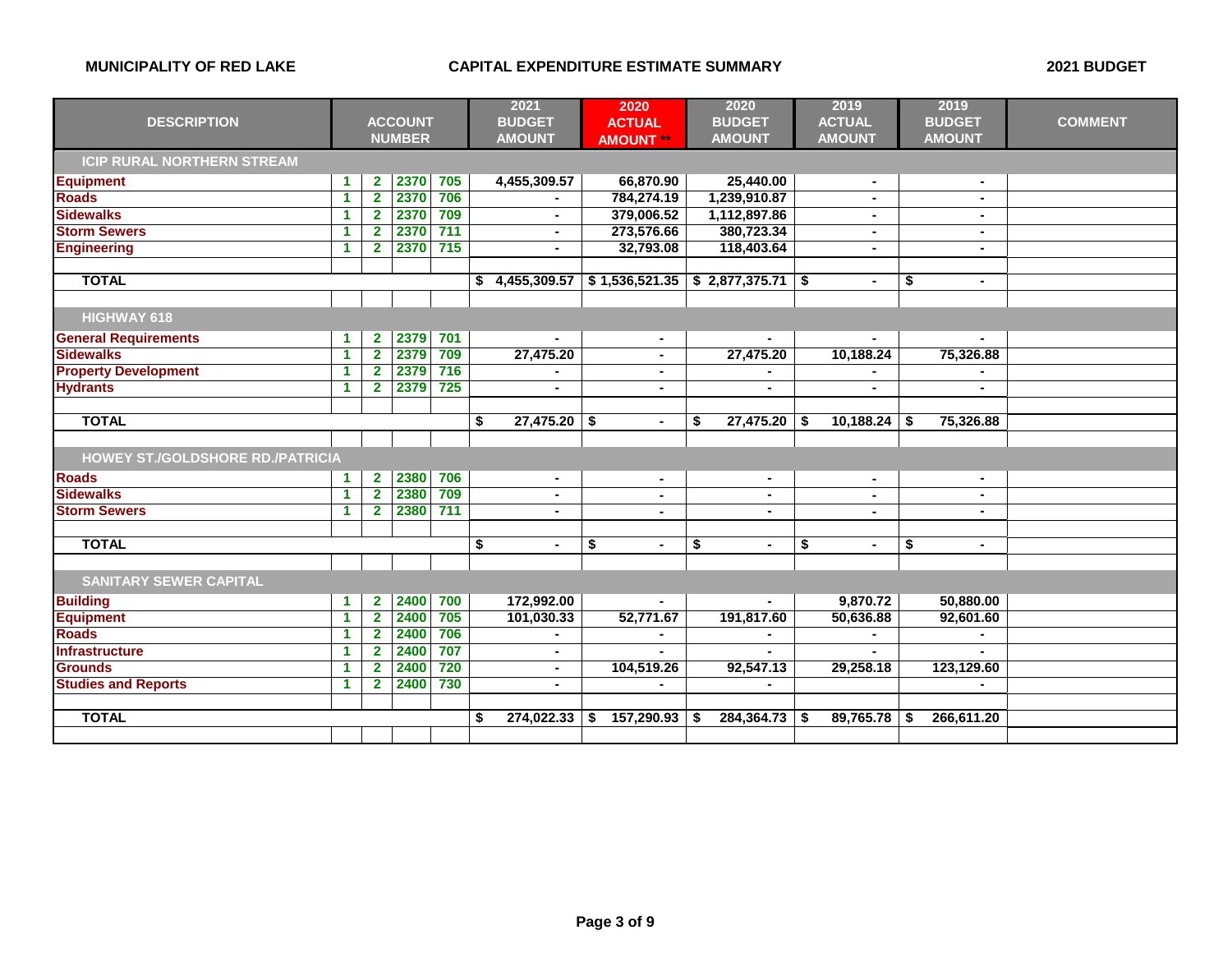| <b>DESCRIPTION</b>                   | <b>ACCOUNT</b><br><b>NUMBER</b> |                |      | 2021<br><b>BUDGET</b><br><b>AMOUNT</b> |    |                | 2020<br><b>ACTUAL</b><br><b>AMOUNT **</b> |                | 2020<br><b>BUDGET</b><br><b>AMOUNT</b> |                | 2019<br><b>ACTUAL</b><br><b>AMOUNT</b> |                | 2019<br><b>BUDGET</b><br><b>AMOUNT</b> | <b>COMMENT</b> |  |
|--------------------------------------|---------------------------------|----------------|------|----------------------------------------|----|----------------|-------------------------------------------|----------------|----------------------------------------|----------------|----------------------------------------|----------------|----------------------------------------|----------------|--|
| <b>LAGOONS</b>                       |                                 |                |      |                                        |    |                |                                           |                |                                        |                |                                        |                |                                        |                |  |
| <b>Grounds</b>                       | $\mathbf{1}$                    | 2 <sup>7</sup> | 2402 | 720                                    |    | $\blacksquare$ |                                           | $\blacksquare$ |                                        | $\blacksquare$ |                                        | $\blacksquare$ |                                        | $\blacksquare$ |  |
|                                      |                                 |                |      |                                        |    |                |                                           |                |                                        |                |                                        |                |                                        |                |  |
| <b>TOTAL</b>                         |                                 |                |      |                                        | \$ | $\blacksquare$ | \$                                        | $\blacksquare$ | \$                                     | $\blacksquare$ | \$                                     | $\blacksquare$ | \$                                     | $\sim$         |  |
|                                      |                                 |                |      |                                        |    |                |                                           |                |                                        |                |                                        |                |                                        |                |  |
| <b>WATER TREATMENT PLANT CAPITAL</b> |                                 |                |      |                                        |    |                |                                           |                |                                        |                |                                        |                |                                        |                |  |
| <b>Building</b>                      | $\blacktriangleleft$            | $\overline{2}$ | 2405 | 700                                    |    | 10,176.00      |                                           | 21,215.71      |                                        | 12,211.20      |                                        | 8,709.10       |                                        | 12,211.20      |  |
| <b>Equipment</b>                     | $\blacktriangleleft$            | $\overline{2}$ | 2405 | 705                                    |    | 237,100.80     |                                           | $\blacksquare$ |                                        | 89,395.46      |                                        | 124,142.66     |                                        | 153,148.80     |  |
| <b>Infrastructure</b>                | -1                              | $\mathbf{2}$   | 2405 | 708                                    |    |                |                                           | $\blacksquare$ |                                        |                |                                        |                |                                        |                |  |
| <b>Software</b>                      | $\blacktriangleleft$            | $\mathbf{2}$   | 2405 | $\overline{712}$                       |    | $\blacksquare$ |                                           | $\blacksquare$ |                                        | $\blacksquare$ |                                        | $\blacksquare$ |                                        |                |  |
| <b>Grounds</b>                       | $\blacktriangleleft$            | $\overline{2}$ | 2405 | 720                                    |    | $\blacksquare$ |                                           | $\blacksquare$ |                                        | $\blacksquare$ |                                        | $\blacksquare$ |                                        | $\sim$         |  |
| <b>Studies and Reports</b>           | $\blacktriangleleft$            | $\mathbf{2}$   | 2405 | 730                                    |    | $\blacksquare$ |                                           | $\blacksquare$ |                                        | $\blacksquare$ |                                        | $\blacksquare$ |                                        | $\sim$         |  |
|                                      |                                 |                |      |                                        |    |                |                                           |                |                                        |                |                                        |                |                                        |                |  |
| <b>TOTAL</b>                         |                                 |                |      |                                        | \$ | 247,276.80     | \$                                        | 21,215.71      | \$                                     | 101,606.66     | \$                                     | 132,851.76     | \$                                     | 165,360.00     |  |
|                                      |                                 |                |      |                                        |    |                |                                           |                |                                        |                |                                        |                |                                        |                |  |
| <b>WASTE TRANSFER SITE CAPITAL</b>   |                                 |                |      |                                        |    |                |                                           |                |                                        |                |                                        |                |                                        |                |  |
| <b>Building</b>                      | $\blacktriangleleft$            | $\mathbf{2}$   | 2415 | 700                                    |    | $\blacksquare$ |                                           |                |                                        | $\blacksquare$ |                                        |                |                                        | 2,035.20       |  |
| <b>Equipment</b>                     | $\blacktriangleleft$            | $\overline{2}$ | 2415 | 705                                    |    | $\blacksquare$ |                                           | 4,350.24       |                                        | 20,021.28      |                                        | 56,961.65      |                                        | 92,091.67      |  |
| <b>Roads</b>                         | $\blacktriangleleft$            | $\overline{2}$ | 2415 | 706                                    |    | $\blacksquare$ |                                           | $\blacksquare$ |                                        | ٠              |                                        | $\blacksquare$ |                                        | $\blacksquare$ |  |
| <b>Property Development</b>          | $\blacktriangleleft$            | $\overline{2}$ | 2415 | $716$                                  |    | $\blacksquare$ |                                           |                |                                        | $\blacksquare$ |                                        | ä.             |                                        | $\sim$         |  |
| <b>Grounds</b>                       | $\blacktriangleleft$            | $\overline{2}$ | 2415 | 720                                    |    | 50,880.00      |                                           | 16,424.47      |                                        | $\blacksquare$ |                                        | 25,945.73      |                                        | $\blacksquare$ |  |
|                                      |                                 |                |      |                                        |    |                |                                           |                |                                        |                |                                        |                |                                        |                |  |
| <b>TOTAL</b>                         |                                 |                |      |                                        | \$ | 50,880.00      | \$                                        | 20,774.71      | \$                                     | 20,021.28      | -\$                                    | 82,907.38      | \$                                     | 94,126.87      |  |
|                                      |                                 |                |      |                                        |    |                |                                           |                |                                        |                |                                        |                |                                        |                |  |
| <b>RECYCLING</b>                     |                                 |                |      |                                        |    |                |                                           |                |                                        |                |                                        |                |                                        |                |  |
| <b>Building</b>                      | $\blacktriangleleft$            | $\mathbf{2}$   | 2420 | 700                                    |    | $\blacksquare$ |                                           | $\blacksquare$ |                                        | $\blacksquare$ |                                        | $\blacksquare$ |                                        | $\sim$         |  |
| <b>Equipment</b>                     | $\blacktriangleleft$            | $\overline{2}$ | 2420 | 705                                    |    | 31,166.56      |                                           | $\blacksquare$ |                                        | $\blacksquare$ |                                        | $\blacksquare$ |                                        | $\blacksquare$ |  |
| <b>Property Development</b>          | $\blacktriangleleft$            | $\overline{2}$ | 2420 | 716                                    |    |                |                                           | $\blacksquare$ |                                        | $\blacksquare$ |                                        | $\blacksquare$ |                                        | $\sim$         |  |
| <b>Grounds</b>                       | $\blacktriangleleft$            | $\overline{2}$ | 2420 | 720                                    |    | $\blacksquare$ |                                           | $\blacksquare$ |                                        | $\blacksquare$ |                                        | $\blacksquare$ |                                        | $\blacksquare$ |  |
|                                      |                                 |                |      |                                        |    |                |                                           |                |                                        |                |                                        |                |                                        |                |  |
| <b>TOTAL</b>                         |                                 |                |      |                                        | \$ | 31,166.56      | \$                                        | $\blacksquare$ | \$                                     | $\blacksquare$ | \$                                     | $\blacksquare$ | \$                                     | $\blacksquare$ |  |
|                                      |                                 |                |      |                                        |    |                |                                           |                |                                        |                |                                        |                |                                        |                |  |
| <b>DAY CARE CAPITAL</b>              |                                 |                |      |                                        |    |                |                                           |                |                                        |                |                                        |                |                                        |                |  |
|                                      |                                 |                |      |                                        |    |                |                                           |                |                                        |                |                                        |                |                                        |                |  |
| <b>Building</b>                      | $\blacktriangleleft$            | $\overline{2}$ | 2615 | 700                                    |    | $\blacksquare$ |                                           | $\blacksquare$ |                                        | $\blacksquare$ |                                        | $\blacksquare$ |                                        | $\sim$         |  |
| <b>Equipment</b>                     | $\blacktriangleleft$            | $\overline{2}$ | 2615 | 705                                    |    | $\blacksquare$ |                                           | $\blacksquare$ |                                        | ÷              |                                        | $\blacksquare$ |                                        | $\blacksquare$ |  |
| <b>Software</b>                      | $\blacktriangleleft$            | $\mathbf{2}$   | 2405 | $712$                                  |    | $\blacksquare$ |                                           | $\blacksquare$ |                                        | $\blacksquare$ |                                        |                |                                        | $\blacksquare$ |  |
| <b>Grounds</b>                       | $\blacktriangleleft$            | $\overline{2}$ | 2615 | 720                                    |    | $\blacksquare$ |                                           | $\blacksquare$ |                                        | $\blacksquare$ |                                        | 365.07         |                                        | $\blacksquare$ |  |
| <b>Building</b>                      | $\blacktriangleleft$            | $\overline{2}$ | 2640 | 700                                    |    | $\blacksquare$ |                                           | $\blacksquare$ |                                        | $\blacksquare$ |                                        | $\blacksquare$ |                                        | $\sim$         |  |
|                                      |                                 |                |      |                                        |    |                |                                           |                |                                        |                |                                        |                |                                        |                |  |
| <b>TOTAL</b>                         |                                 |                |      |                                        | \$ |                | \$                                        | $\blacksquare$ | \$                                     | $\blacksquare$ | \$                                     | 365.07         | \$                                     | $\sim$         |  |
|                                      |                                 |                |      |                                        |    |                |                                           |                |                                        |                |                                        |                |                                        |                |  |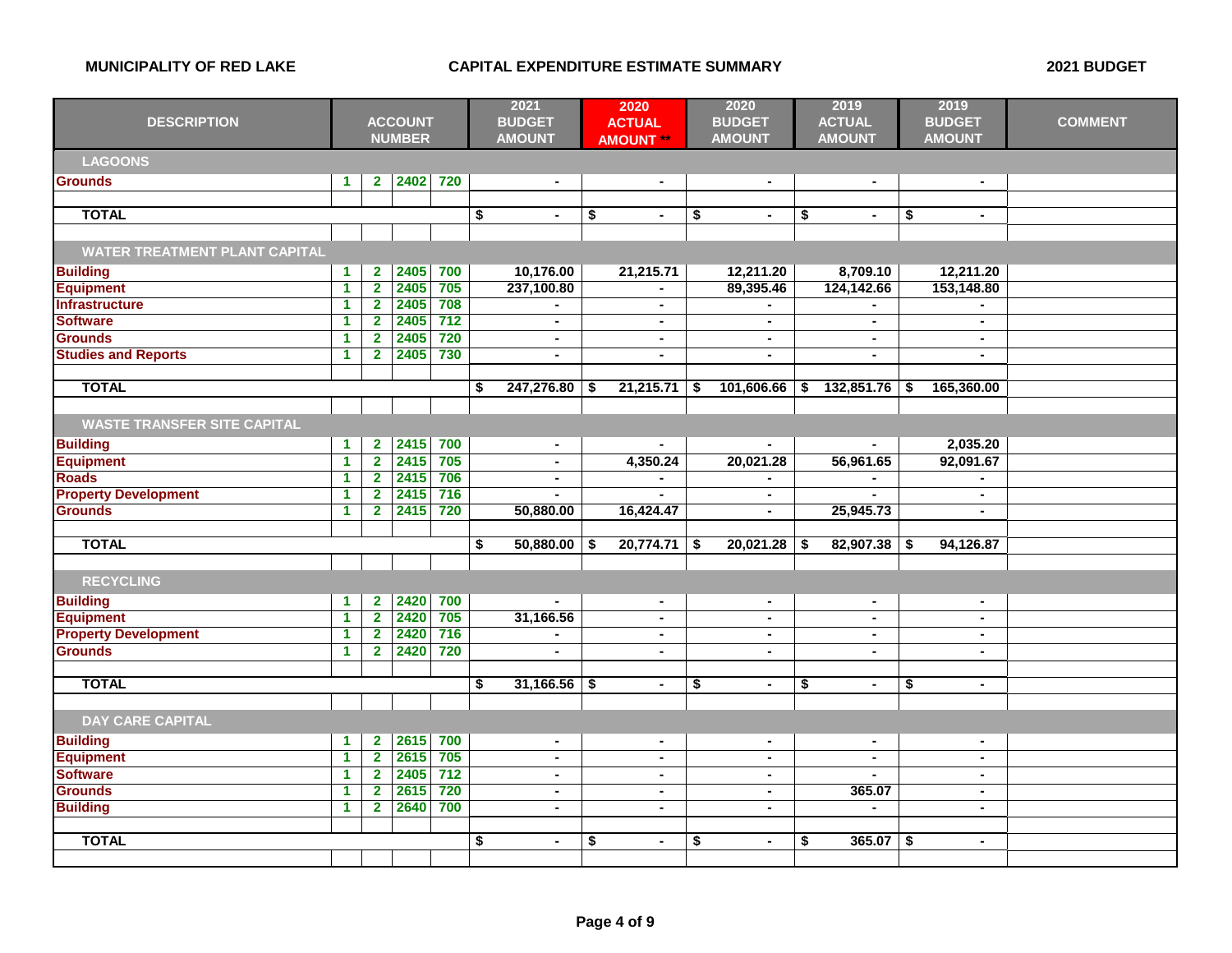| <b>DESCRIPTION</b>              | <b>ACCOUNT</b><br><b>NUMBER</b> |                         | 2021<br><b>BUDGET</b><br><b>AMOUNT</b> |     | 2020<br><b>ACTUAL</b><br><b>AMOUNT</b> |                | 2020<br><b>BUDGET</b><br><b>AMOUNT</b> |                | 2019<br><b>ACTUAL</b><br><b>AMOUNT</b> |                | 2019<br><b>BUDGET</b><br><b>AMOUNT</b> |                | <b>COMMENT</b> |                |  |
|---------------------------------|---------------------------------|-------------------------|----------------------------------------|-----|----------------------------------------|----------------|----------------------------------------|----------------|----------------------------------------|----------------|----------------------------------------|----------------|----------------|----------------|--|
| <b>RECREATION CAPITAL</b>       |                                 |                         |                                        |     |                                        |                |                                        |                |                                        |                |                                        |                |                |                |  |
| <b>Building</b>                 | 1                               | $\mathbf{2}$            | 2700                                   | 700 |                                        | $\blacksquare$ |                                        | $\blacksquare$ |                                        | $\blacksquare$ |                                        |                |                | $\blacksquare$ |  |
| <b>Equipment</b>                | $\blacktriangleleft$            | $\mathbf{2}$            | 2700                                   | 705 |                                        | $\sim$         |                                        | $\blacksquare$ |                                        | $\blacksquare$ |                                        | 7,630.98       |                | $\blacksquare$ |  |
| <b>Engineering</b>              | 1                               | $\overline{\mathbf{2}}$ | 2700                                   | 716 |                                        | $\blacksquare$ |                                        |                |                                        | $\blacksquare$ |                                        |                |                | $\blacksquare$ |  |
| <b>Grounds</b>                  | $\blacktriangleleft$            | $\mathbf{2}$            | 2700                                   | 720 |                                        | $\blacksquare$ |                                        | $\blacksquare$ |                                        | $\blacksquare$ |                                        | $\blacksquare$ |                | $\sim$         |  |
| <b>Parking Lot</b>              | 1                               | $\overline{\mathbf{2}}$ | 2700                                   | 721 |                                        | $\sim$         |                                        | $\blacksquare$ |                                        | $\blacksquare$ |                                        | $\blacksquare$ |                | $\sim$         |  |
|                                 |                                 |                         |                                        |     |                                        |                |                                        |                |                                        |                |                                        |                |                |                |  |
| <b>TOTAL</b>                    |                                 |                         |                                        |     | $\overline{\boldsymbol{\mathsf{s}}}$   | $\blacksquare$ | \$                                     | $\blacksquare$ | \$                                     | $\blacksquare$ | \$                                     | $7,630.98$ \$  |                | $\blacksquare$ |  |
|                                 |                                 |                         |                                        |     |                                        |                |                                        |                |                                        |                |                                        |                |                |                |  |
| <b>FACILITIES CAPITAL</b>       |                                 |                         |                                        |     |                                        |                |                                        |                |                                        |                |                                        |                |                |                |  |
| <b>Building</b>                 | 1                               | $\mathbf{2}$            | 2750                                   | 700 |                                        |                |                                        | 12,931.92      |                                        | 20,352.00      |                                        | $\blacksquare$ |                | $\sim$         |  |
| <b>Equipment</b>                | 1                               | $\overline{2}$          | 2750                                   | 705 |                                        | 20,352.00      |                                        |                |                                        |                |                                        |                |                |                |  |
| <b>Signs</b>                    | 1                               | $\mathbf{2}$            | 2750                                   | 710 |                                        |                |                                        | 1,399.20       |                                        | 9,847.44       |                                        | 1,322.88       |                | 6,105.60       |  |
|                                 |                                 |                         |                                        |     |                                        |                |                                        |                |                                        |                |                                        |                |                |                |  |
| <b>TOTAL</b>                    |                                 |                         |                                        |     | \$                                     | 20,352.00      | \$                                     | 14,331.12      | \$                                     | 30,199.44      | - \$                                   | 1,322.88       | \$             | 6,105.60       |  |
|                                 |                                 |                         |                                        |     |                                        |                |                                        |                |                                        |                |                                        |                |                |                |  |
| <b>PARKS CAPITAL</b>            |                                 |                         |                                        |     |                                        |                |                                        |                |                                        |                |                                        |                |                |                |  |
| <b>Building</b>                 | 1                               | $\mathbf{2}$            | 2751                                   | 700 |                                        |                |                                        |                |                                        |                |                                        |                |                |                |  |
| <b>Equipment</b>                | 1                               | $\overline{2}$          | 2751                                   | 705 |                                        | $\sim$         |                                        | 1,365.84       |                                        | 3,663.36       |                                        | 5,079.11       |                | 3,663.36       |  |
| <b>Signage</b>                  | 1                               | $\mathbf{2}$            | 2751                                   | 710 |                                        | $\blacksquare$ |                                        | 6,758.60       |                                        | 11,295.36      |                                        | 21,467.58      |                | 10,176.00      |  |
| <b>DRD Norseman Restoration</b> | 1                               | $\overline{\mathbf{2}}$ | 2751                                   | 716 |                                        | $\blacksquare$ |                                        | 36,561.62      |                                        | $\blacksquare$ |                                        | 68,705.01      |                |                |  |
| <b>Grounds</b>                  | 1                               | $\overline{\mathbf{2}}$ | 2751                                   | 720 |                                        | 51,897.60      |                                        |                |                                        | $\blacksquare$ |                                        |                |                | 12,211.20      |  |
| <b>Fencing</b>                  | $\blacktriangleleft$            | $\overline{2}$          | 2751                                   | 722 |                                        |                |                                        |                |                                        |                |                                        |                |                |                |  |
|                                 |                                 |                         |                                        |     |                                        |                |                                        |                |                                        |                |                                        |                |                |                |  |
| <b>TOTAL</b>                    |                                 |                         |                                        |     | \$                                     | 51,897.60      | S.                                     | 44,686.06      | S                                      | 14,958.72      | - 55                                   | 95,251.70      | - \$           | 26,050.56      |  |
|                                 |                                 |                         |                                        |     |                                        |                |                                        |                |                                        |                |                                        |                |                |                |  |
| <b>BALLFIELDS</b>               |                                 |                         |                                        |     |                                        |                |                                        |                |                                        |                |                                        |                |                |                |  |
| <b>Equipment</b>                | $\mathbf{1}$                    | $\mathbf{2}$            | 2752                                   | 705 |                                        | $\sim$         |                                        | $\blacksquare$ |                                        | $\blacksquare$ |                                        | $\blacksquare$ |                | $\sim$         |  |
|                                 |                                 |                         |                                        |     |                                        |                |                                        |                |                                        |                |                                        |                |                |                |  |
| <b>TOTAL</b>                    |                                 |                         |                                        |     | \$                                     | $\blacksquare$ | \$                                     | $\blacksquare$ | \$                                     | $\blacksquare$ | \$                                     | $\blacksquare$ | \$             | $\blacksquare$ |  |
|                                 |                                 |                         |                                        |     |                                        |                |                                        |                |                                        |                |                                        |                |                |                |  |
| <b>WALKABLE TRAILS</b>          |                                 |                         |                                        |     |                                        |                |                                        |                |                                        |                |                                        |                |                |                |  |
| <b>Engineering</b>              | $\blacktriangleleft$            | $\mathbf{2}$            | 2753 716                               |     |                                        | $\blacksquare$ |                                        | $\blacksquare$ |                                        | $\blacksquare$ |                                        | $\blacksquare$ |                | $\blacksquare$ |  |
|                                 |                                 |                         |                                        |     |                                        |                |                                        |                |                                        |                |                                        |                |                |                |  |
| <b>TOTAL</b>                    |                                 |                         |                                        |     | \$                                     | $\blacksquare$ | \$                                     | $\blacksquare$ | \$                                     | ٠              | \$                                     | $\blacksquare$ | \$             | $\blacksquare$ |  |
|                                 |                                 |                         |                                        |     |                                        |                |                                        |                |                                        |                |                                        |                |                |                |  |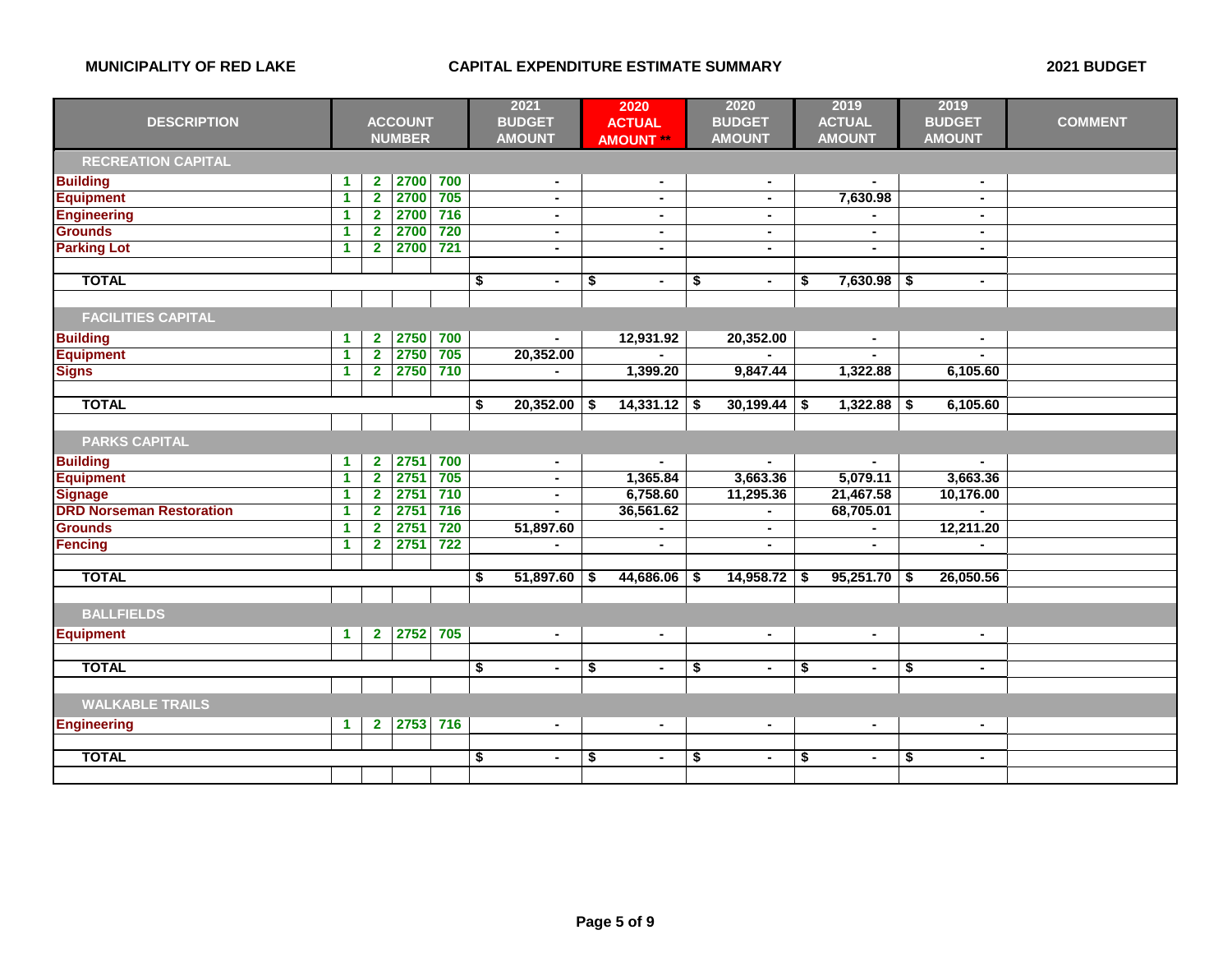|                                            |                      |                         |                | 2021             |                      | 2020 | 2020           |    | 2019           |    |                                 | 2019 |                |                |
|--------------------------------------------|----------------------|-------------------------|----------------|------------------|----------------------|------|----------------|----|----------------|----|---------------------------------|------|----------------|----------------|
| <b>DESCRIPTION</b>                         |                      |                         | <b>ACCOUNT</b> |                  | <b>BUDGET</b>        |      | <b>ACTUAL</b>  |    | <b>BUDGET</b>  |    | <b>ACTUAL</b>                   |      | <b>BUDGET</b>  | <b>COMMENT</b> |
|                                            |                      |                         | <b>NUMBER</b>  |                  | <b>AMOUNT</b>        |      | <b>AMOUNT</b>  |    | <b>AMOUNT</b>  |    | <b>AMOUNT</b>                   |      | <b>AMOUNT</b>  |                |
| <b>MUNICIPAL BUILDING</b>                  |                      |                         |                |                  |                      |      |                |    |                |    |                                 |      |                |                |
| <b>Building</b>                            | $\blacktriangleleft$ | $\mathbf{2}$            | 2754           | 700              | 28,950.55            |      | 19,080.00      |    | 32,756.54      |    | 29,764.80                       |      | 33,634.22      |                |
| <b>Equipment</b>                           | $\overline{1}$       | $\overline{2}$          | 2754           | 705              | 27,271.68            |      |                |    |                |    |                                 |      |                |                |
| <b>Sidewalks</b>                           | $\blacktriangleleft$ | $\overline{\mathbf{2}}$ | 2754           | 709              |                      |      | $\blacksquare$ |    |                |    | $\blacksquare$                  |      | 7,632.00       |                |
| <b>Engineering</b>                         | $\blacktriangleleft$ | $\overline{2}$          | 2754           | $715$            |                      |      | $\blacksquare$ |    |                |    | $\blacksquare$                  |      |                |                |
|                                            |                      |                         |                |                  |                      |      |                |    |                |    |                                 |      |                |                |
| <b>TOTAL</b>                               |                      |                         |                |                  | \$<br>56,222.23      | -S   | 19,080.00      | S. | 32,756.54      | S  | 29,764.80                       | - \$ | 41,266.22      |                |
|                                            |                      |                         |                |                  |                      |      |                |    |                |    |                                 |      |                |                |
|                                            |                      |                         |                |                  |                      |      |                |    |                |    |                                 |      |                |                |
| <b>BEACHES CAPITAL</b>                     |                      |                         |                |                  |                      |      |                |    |                |    |                                 |      |                |                |
| <b>Equipment</b>                           | $\blacktriangleleft$ | $\mathbf{2}$            | 2755           | 705              | $\blacksquare$       |      | 30,920.29      |    | 30,239.42      |    | $\blacksquare$                  |      | $\blacksquare$ |                |
|                                            |                      |                         |                |                  |                      |      |                |    |                |    |                                 |      |                |                |
| <b>TOTAL</b>                               |                      |                         |                |                  | \$<br>$\blacksquare$ | S    | 30,920.29      | S. | 30,239.42      | \$ | $\blacksquare$                  | \$   | $\blacksquare$ |                |
|                                            |                      |                         |                |                  |                      |      |                |    |                |    |                                 |      |                |                |
| <b>DOCKS CAPITAL</b>                       |                      |                         |                |                  |                      |      |                |    |                |    |                                 |      |                |                |
| <b>Equipment</b>                           | $\blacktriangleleft$ | $\mathbf{2}$            | 2756           | 705              | 20,352.00            |      | $\sim$         |    | $\sim$         |    |                                 |      | $\bullet$      |                |
| <b>Sidewalks</b>                           | $\blacktriangleleft$ | $\overline{2}$          | 2756           | 709              |                      |      | $\blacksquare$ |    |                |    | 1,106.18                        |      | $\blacksquare$ |                |
|                                            |                      |                         |                |                  |                      |      |                |    |                |    |                                 |      |                |                |
| <b>TOTAL</b>                               |                      |                         |                |                  | \$<br>$20,352.00$ \$ |      | $\blacksquare$ | \$ | $\blacksquare$ | \$ | $1,106.18$ \$                   |      | $\blacksquare$ |                |
|                                            |                      |                         |                |                  |                      |      |                |    |                |    |                                 |      |                |                |
| <b>RECREATION CLUSTER &amp; SPLASH PAD</b> |                      |                         |                |                  |                      |      |                |    |                |    |                                 |      |                |                |
| <b>Building</b>                            | $\blacktriangleleft$ | $\mathbf{2}$            | 2757           | 700              |                      |      | 17,343.72      |    | 132,288.00     |    | 894,049.25                      |      | 814,080.00     |                |
| <b>Equipment</b>                           | $\blacktriangleleft$ | $\overline{2}$          | 2757           | 705              | 81,677.66            |      | $\blacksquare$ |    |                |    |                                 |      |                |                |
| <b>Roads</b>                               | $\blacktriangleleft$ | $\overline{\mathbf{2}}$ | 2757           | 706              |                      |      | $\blacksquare$ |    |                |    | 15,886.96                       |      | 97,689.60      |                |
| <b>Sidewalks</b>                           | $\blacktriangleleft$ | $\overline{\mathbf{2}}$ | 2757           | 709              | $\blacksquare$       |      | $\sim$         |    | $\sim$         |    |                                 |      |                |                |
| <b>Storm Sewers</b>                        | $\blacktriangleleft$ | $\overline{2}$          | 2757           | 711              |                      |      |                |    |                |    | 51,911.82                       |      | 110,966.23     |                |
| <b>Grounds</b>                             | $\blacktriangleleft$ | $\overline{2}$          | 2757           | 720              | 25,440.00            |      | 10,572.88      |    | 10,176.00      |    | 99,493.54                       |      | 40,485.22      |                |
|                                            |                      |                         |                |                  |                      |      |                |    |                |    |                                 |      |                |                |
| <b>TOTAL</b>                               |                      |                         |                |                  | \$<br>107,117.66     | -\$  | 27,916.60      | \$ | 142,464.00     |    | $$1,061,341.57$ $$1,063,221.04$ |      |                |                |
|                                            |                      |                         |                |                  |                      |      |                |    |                |    |                                 |      |                |                |
| <b>NORSEMAN INN PROPERTY</b>               |                      |                         |                |                  |                      |      |                |    |                |    |                                 |      |                |                |
| <b>Building</b>                            | $\blacktriangleleft$ | $\mathbf{2}$            | 2758           | 700              | $\sim$               |      | $\sim$         |    | $\blacksquare$ |    | $\blacksquare$                  |      | $\sim$         |                |
| <b>Equipment</b>                           | $\blacktriangleleft$ | $\overline{2}$          | 2758           | 705              | $\sim$               |      | $\blacksquare$ |    | $\blacksquare$ |    | $\blacksquare$                  |      | $\blacksquare$ |                |
| <b>Property Development</b>                | $\blacktriangleleft$ | $\overline{\mathbf{2}}$ | 2758           | 716              | $\blacksquare$       |      | $\blacksquare$ |    | $\blacksquare$ |    | $\blacksquare$                  |      | ٠              |                |
| <b>Grounds</b>                             | $\blacktriangleleft$ | $\mathbf{2}$            | 2758           | $\overline{720}$ | $\blacksquare$       |      | $\blacksquare$ |    | $\sim$         |    | $\blacksquare$                  |      | $\blacksquare$ |                |
|                                            |                      |                         |                |                  |                      |      |                |    |                |    |                                 |      |                |                |
| <b>TOTAL</b>                               |                      |                         |                |                  | \$<br>$\blacksquare$ | \$   | $\blacksquare$ | \$ | $\blacksquare$ | \$ | $\blacksquare$                  | \$   | $\blacksquare$ |                |
|                                            |                      |                         |                |                  |                      |      |                |    |                |    |                                 |      |                |                |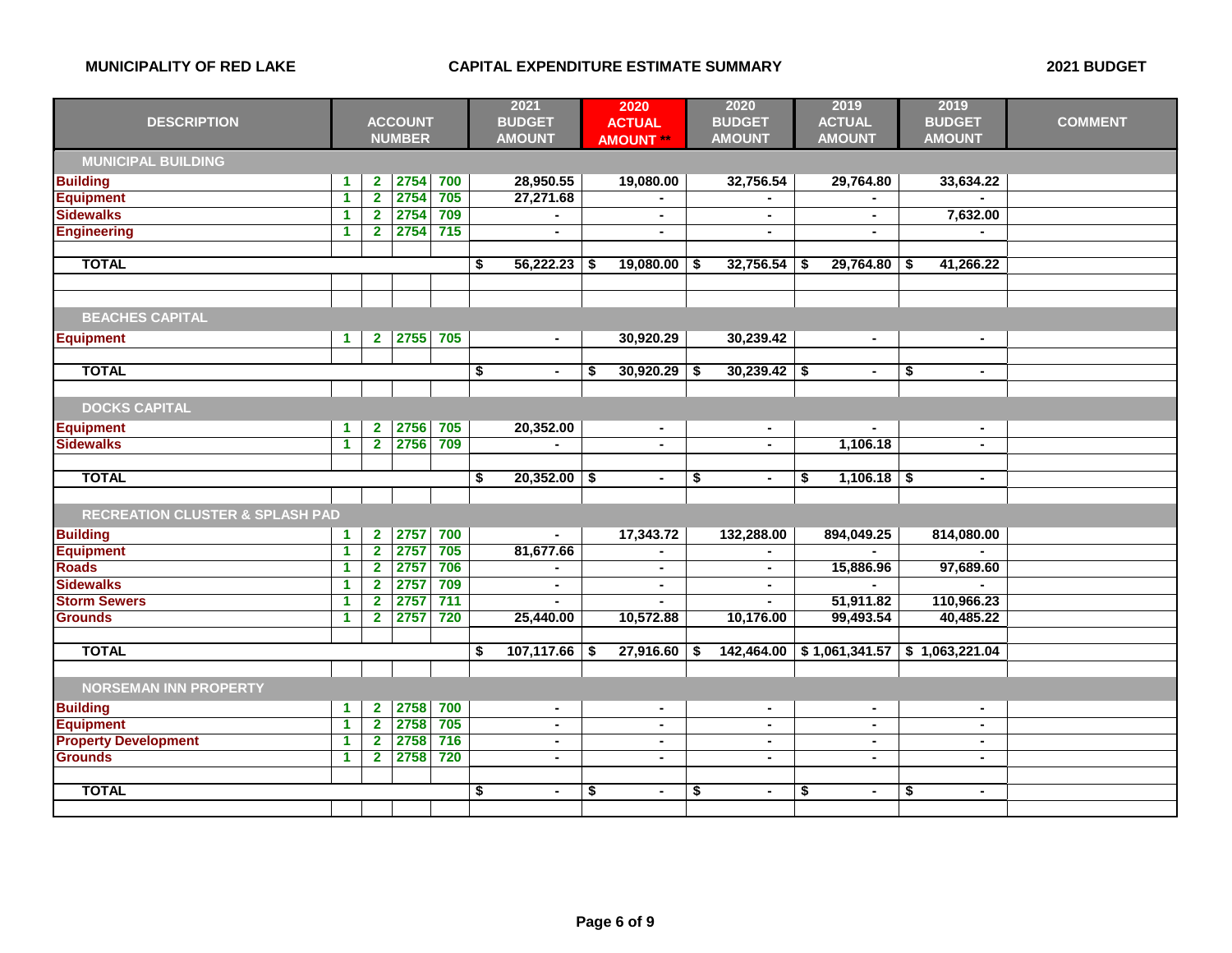|                                                     |                      |                | 2021           |     | 2020                                                   |                                      | 2020                     |    | 2019           |    | 2019            |     |                |                |
|-----------------------------------------------------|----------------------|----------------|----------------|-----|--------------------------------------------------------|--------------------------------------|--------------------------|----|----------------|----|-----------------|-----|----------------|----------------|
| <b>DESCRIPTION</b>                                  |                      |                | <b>ACCOUNT</b> |     | <b>BUDGET</b>                                          |                                      | <b>ACTUAL</b>            |    | <b>BUDGET</b>  |    | <b>ACTUAL</b>   |     | <b>BUDGET</b>  | <b>COMMENT</b> |
|                                                     |                      |                | <b>NUMBER</b>  |     | <b>AMOUNT</b>                                          |                                      | <b>AMOUNT **</b>         |    | <b>AMOUNT</b>  |    | <b>AMOUNT</b>   |     | <b>AMOUNT</b>  |                |
| <b>NORSEMAN MODULARS</b>                            |                      |                |                |     |                                                        |                                      |                          |    |                |    |                 |     |                |                |
| <b>Building</b>                                     | $\blacktriangleleft$ | $\mathbf{2}$   | 2759           | 700 | $\blacksquare$                                         |                                      | $\blacksquare$           |    | $\blacksquare$ |    | $\blacksquare$  |     | $\sim$         |                |
| <b>Equipment</b>                                    | $\mathbf{1}$         | $\overline{2}$ | 2759           | 705 | $\blacksquare$                                         |                                      | $\blacksquare$           |    | $\sim$         |    | $\blacksquare$  |     | $\blacksquare$ |                |
| <b>Property Development</b>                         | $\blacktriangleleft$ | $\overline{2}$ | 2759           | 716 | $\blacksquare$                                         |                                      | $\blacksquare$           |    | $\blacksquare$ |    | ۰               |     | $\blacksquare$ |                |
| <b>Grounds</b>                                      | 1                    | $\overline{2}$ | 2759           | 720 | $\blacksquare$                                         |                                      | $\sim$                   |    | $\sim$         |    | $\blacksquare$  |     | $\sim$         |                |
|                                                     |                      |                |                |     |                                                        |                                      |                          |    |                |    |                 |     |                |                |
| <b>TOTAL</b>                                        |                      |                |                |     | \$<br>$\blacksquare$                                   | \$                                   | $\blacksquare$           | \$ | $\blacksquare$ | \$ | $\blacksquare$  | \$  | $\blacksquare$ |                |
|                                                     |                      |                |                |     |                                                        |                                      |                          |    |                |    |                 |     |                |                |
| REGIONAL EVENTS, ARTS & CULTURAL HUB (REACH) CENTRE |                      |                |                |     |                                                        |                                      |                          |    |                |    |                 |     |                |                |
| <b>Building</b>                                     | $\blacktriangleleft$ | $\mathbf{2}$   | 2784           | 700 | $\sim$                                                 |                                      | $\blacksquare$           |    | $\blacksquare$ |    | $\blacksquare$  |     | $\sim$         |                |
| <b>Equipment</b>                                    | $\blacktriangleleft$ | $\overline{2}$ | 2784           | 705 | $\blacksquare$                                         |                                      | $\sim$                   |    |                |    |                 |     |                |                |
| <b>Engineering</b>                                  | 1                    | $\mathbf{2}$   | 2784           | 715 | $\blacksquare$                                         |                                      | $\blacksquare$           |    | $\blacksquare$ |    | 749,286.39      |     | 755,059.20     |                |
| <b>Property Development</b>                         | 1                    | $\mathbf{2}$   | 2784           | 716 | $\blacksquare$                                         |                                      | $\blacksquare$           |    | $\blacksquare$ |    |                 |     |                |                |
| <b>Grounds</b>                                      | 1                    | $\overline{2}$ | 2784           | 720 | $\blacksquare$                                         |                                      | $\blacksquare$           |    | $\sim$         |    | $\mathbf{r}$    |     | $\sim$         |                |
| <b>Studies and Reports</b>                          | 1                    | $\mathbf{2}$   | 2784           | 730 | $\blacksquare$                                         |                                      | $\sim$                   |    | $\blacksquare$ |    | 2,720.04        |     | $\sim$         |                |
|                                                     |                      |                |                |     |                                                        |                                      |                          |    |                |    |                 |     |                |                |
| <b>TOTAL</b>                                        |                      |                |                |     | $\overline{\boldsymbol{\mathsf{s}}}$<br>$\blacksquare$ | $\overline{\boldsymbol{\mathsf{s}}}$ | $\blacksquare$           | \$ | $\blacksquare$ | \$ | $752,006.43$ \$ |     | 755,059.20     |                |
|                                                     |                      |                |                |     |                                                        |                                      |                          |    |                |    |                 |     |                |                |
| <b>OUTDOOR RINKS CAPITAL</b>                        |                      |                |                |     |                                                        |                                      |                          |    |                |    |                 |     |                |                |
| <b>Equipment</b>                                    | $\blacktriangleleft$ | $\mathbf{2}$   | 2785           | 705 | $\blacksquare$                                         |                                      | $\sim$                   |    | $\blacksquare$ |    | $\blacksquare$  |     | $\blacksquare$ |                |
| <b>Grounds</b>                                      | $\mathbf{1}$         | $\overline{2}$ | 2785           | 720 | $\blacksquare$                                         |                                      | $\overline{\phantom{a}}$ |    | $\blacksquare$ |    | $\blacksquare$  |     | $\blacksquare$ |                |
|                                                     |                      |                |                |     |                                                        |                                      |                          |    |                |    |                 |     |                |                |
| <b>TOTAL</b>                                        |                      |                |                |     | \$<br>$\blacksquare$                                   | \$                                   | $\blacksquare$           | \$ | $\blacksquare$ | \$ | $\blacksquare$  | \$  | $\sim$         |                |
|                                                     |                      |                |                |     |                                                        |                                      |                          |    |                |    |                 |     |                |                |
| <b>CEMETERY CAPITAL</b>                             |                      |                |                |     |                                                        |                                      |                          |    |                |    |                 |     |                |                |
| <b>Equipment</b>                                    | 1                    | $\mathbf{2}$   | 2786           | 705 |                                                        |                                      |                          |    |                |    | ÷.              |     |                |                |
| <b>Grounds</b>                                      | $\blacktriangleleft$ | $\overline{2}$ | 2786           | 720 | 6,105.60                                               |                                      | 5,048.10                 |    | 10,176.00      |    | 6,219.78        |     | 10,176.00      |                |
|                                                     |                      |                |                |     |                                                        |                                      |                          |    |                |    |                 |     |                |                |
| <b>TOTAL</b>                                        |                      |                |                |     | \$<br>6,105.60                                         | S.                                   | 5,048.10                 | \$ | 10,176.00      | \$ | 6,219.78        | -\$ | 10,176.00      |                |
|                                                     |                      |                |                |     |                                                        |                                      |                          |    |                |    |                 |     |                |                |
| <b>PHARMACY</b>                                     |                      |                |                |     |                                                        |                                      |                          |    |                |    |                 |     |                |                |
| <b>Building</b>                                     | 1                    | $\mathbf{2}$   | 2787           | 700 | $\sim$                                                 |                                      | $\blacksquare$           |    | $\sim$         |    | $\blacksquare$  |     | $\blacksquare$ |                |
| <b>Equipment</b>                                    | $\blacktriangleleft$ | $\overline{2}$ | 2787           | 705 | $\blacksquare$                                         |                                      | $\blacksquare$           |    | $\sim$         |    | $\blacksquare$  |     | $\blacksquare$ |                |
|                                                     |                      |                |                |     |                                                        |                                      |                          |    |                |    |                 |     |                |                |
| <b>TOTAL</b>                                        |                      |                |                |     | \$<br>$\blacksquare$                                   | \$                                   | $\blacksquare$           | \$ | $\blacksquare$ | \$ | $\blacksquare$  | \$  | $\sim$         |                |
|                                                     |                      |                |                |     |                                                        |                                      |                          |    |                |    |                 |     |                |                |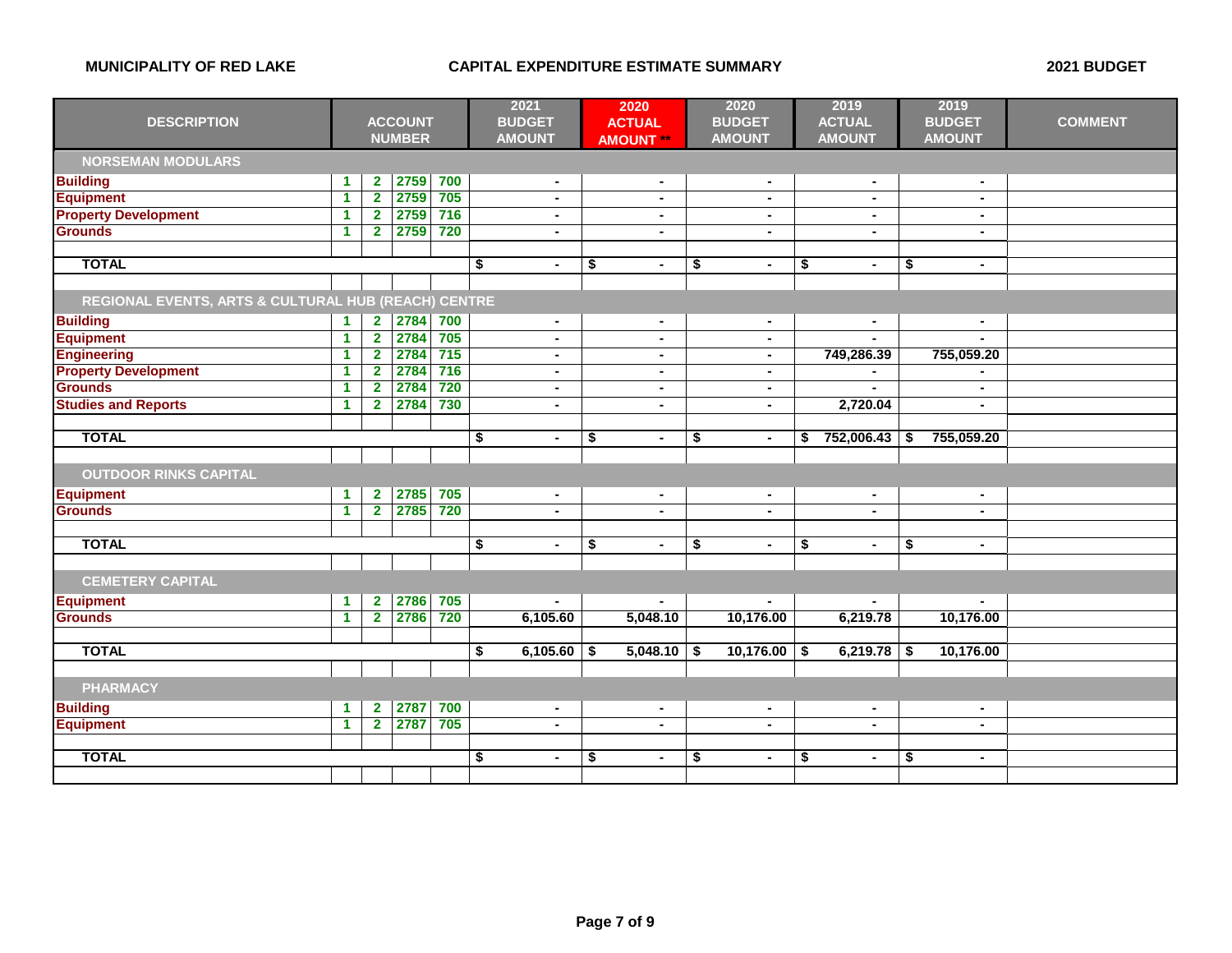|                                  |                      |                         | 2021           |       | 2020 |                |    | 2020             | 2019 |                | 2019                 |      |                |                |
|----------------------------------|----------------------|-------------------------|----------------|-------|------|----------------|----|------------------|------|----------------|----------------------|------|----------------|----------------|
| <b>DESCRIPTION</b>               |                      |                         | <b>ACCOUNT</b> |       |      | <b>BUDGET</b>  |    | <b>ACTUAL</b>    |      | <b>BUDGET</b>  | <b>ACTUAL</b>        |      | <b>BUDGET</b>  | <b>COMMENT</b> |
|                                  |                      |                         | <b>NUMBER</b>  |       |      | <b>AMOUNT</b>  |    | <b>AMOUNT **</b> |      | <b>AMOUNT</b>  | <b>AMOUNT</b>        |      | <b>AMOUNT</b>  |                |
| <b>COCHENOUR HALL</b>            |                      |                         |                |       |      |                |    |                  |      |                |                      |      |                |                |
| <b>Building</b>                  | $\blacktriangleleft$ | $\overline{\mathbf{2}}$ | 2788           | 700   |      | $\blacksquare$ |    | $\blacksquare$   |      |                | 2,289.11             |      | 3,052.80       |                |
| <b>Equipment</b>                 | $\blacktriangleleft$ | $\overline{2}$          | 2788           | 705   |      | $\blacksquare$ |    | $\blacksquare$   |      | $\blacksquare$ | $\blacksquare$       |      |                |                |
|                                  |                      |                         |                |       |      |                |    |                  |      |                |                      |      |                |                |
| <b>TOTAL</b>                     |                      |                         |                |       | \$   | $\blacksquare$ | \$ | $\blacksquare$   | \$   | $\blacksquare$ | \$<br>2,289.11       | -\$  | 3,052.80       |                |
|                                  |                      |                         |                |       |      |                |    |                  |      |                |                      |      |                |                |
| <b>RED LAKE COMMUNITY CENTRE</b> |                      |                         |                |       |      |                |    |                  |      |                |                      |      |                |                |
| <b>Building</b>                  | $\blacktriangleleft$ | $\mathbf{2}$            | 2789           | 700   |      | $\sim$         |    |                  |      |                | 22,121.30            |      | $\sim$         |                |
| <b>Equipment</b>                 | $\overline{1}$       | $\overline{2}$          | 2789           | 705   |      | 2,643.72       |    | 5,234.53         |      | 5,234.53       | 5,042.58             |      | 6,959.19       |                |
| <b>Engineering</b>               | $\blacktriangleleft$ | $\overline{\mathbf{2}}$ | 2789           | $715$ |      | $\blacksquare$ |    |                  |      |                | $\blacksquare$       |      | $\blacksquare$ |                |
|                                  |                      |                         |                |       |      |                |    |                  |      |                |                      |      |                |                |
| <b>TOTAL</b>                     |                      |                         |                |       | \$   | 2,643.72       | \$ | 5,234.53         | \$   | 5,234.53       | \$<br>27,163.88      | \$   | 6,959.19       |                |
|                                  |                      |                         |                |       |      |                |    |                  |      |                |                      |      |                |                |
| <b>ARENA CAPITAL</b>             |                      |                         |                |       |      |                |    |                  |      |                |                      |      |                |                |
| <b>Building</b>                  | $\blacktriangleleft$ | $\mathbf{2}$            | 2790           | 700   |      | $\sim$         |    | 3,448.65         |      | 40,704.00      | 3,448.65             |      | 4,340.83       |                |
| <b>Equipment</b>                 | $\blacktriangleleft$ | $\overline{\mathbf{2}}$ | 2790           | 705   |      | 22,690.70      |    | 0.00             |      | 3,887.23       | 1,525.63             |      | 7,123.20       |                |
| <b>Engineering</b>               | $\blacktriangleleft$ | $\overline{2}$          | 2790           | 715   |      |                |    |                  |      |                |                      |      |                |                |
| <b>TOTAL</b>                     |                      |                         |                |       | \$   | 22,690.70      | \$ | 3,448.65         |      | 44,591.23      | \$<br>4,974.28       | -\$  | 11,464.03      |                |
|                                  |                      |                         |                |       |      |                |    |                  | S.   |                |                      |      |                |                |
| <b>CLINIC CAPITAL</b>            |                      |                         |                |       |      |                |    |                  |      |                |                      |      |                |                |
| <b>Building</b>                  | $\blacktriangleleft$ | $\mathbf{2}$            | 2791           | 700   |      | $\sim$         |    | $\blacksquare$   |      | $\sim$         | $\sim$               |      | 9,000.00       |                |
| <b>Grounds</b>                   | $\blacktriangleleft$ | $\overline{2}$          | 2791           | 720   |      | $\blacksquare$ |    | $\blacksquare$   |      | $\blacksquare$ | $\blacksquare$       |      |                |                |
|                                  |                      |                         |                |       |      |                |    |                  |      |                |                      |      |                |                |
| <b>TOTAL</b>                     |                      |                         |                |       | \$   | $\blacksquare$ | \$ | $\blacksquare$   | \$   | $\blacksquare$ | \$<br>$\blacksquare$ | \$   | 9,000.00       |                |
|                                  |                      |                         |                |       |      |                |    |                  |      |                |                      |      |                |                |
| <b>HERITAGE CENTRE CAPITAL</b>   |                      |                         |                |       |      |                |    |                  |      |                |                      |      |                |                |
| <b>Building</b>                  | $\mathbf{1}$         | $\mathbf{2}$            | 2800           | 700   |      | $\blacksquare$ |    | 212,054.00       |      | 5,167.58       | $\blacksquare$       |      | $\sim$         |                |
|                                  |                      |                         |                |       |      |                |    |                  |      |                |                      |      |                |                |
| <b>TOTAL</b>                     |                      |                         |                |       | \$   | $\blacksquare$ | \$ | 212,054.00       | \$   | $5,167.58$ \$  | $\blacksquare$       | \$   | $\blacksquare$ |                |
|                                  |                      |                         |                |       |      |                |    |                  |      |                |                      |      |                |                |
| <b>LIBRARY</b>                   |                      |                         |                |       |      |                |    |                  |      |                |                      |      |                |                |
| <b>Building</b>                  | $\blacktriangleleft$ | $\mathbf{2}$            | 2850           | 700   |      | 46,483.97      |    | 23,404.80        |      | 35,131.33      | 9,768.96             |      | 10,119.01      |                |
| <b>Studies and Reports</b>       | $\blacktriangleleft$ | $\overline{2}$          | 2850           | 730   |      |                |    |                  |      |                |                      |      |                |                |
|                                  |                      |                         |                |       |      |                |    |                  |      |                |                      |      |                |                |
| <b>TOTAL</b>                     |                      |                         |                |       | \$   | 46,483.97      |    | 23,404.80        | S    | 35,131.33      | \$<br>9,768.96       | - \$ | 10,119.01      |                |
|                                  |                      |                         |                |       |      |                |    |                  |      |                |                      |      |                |                |